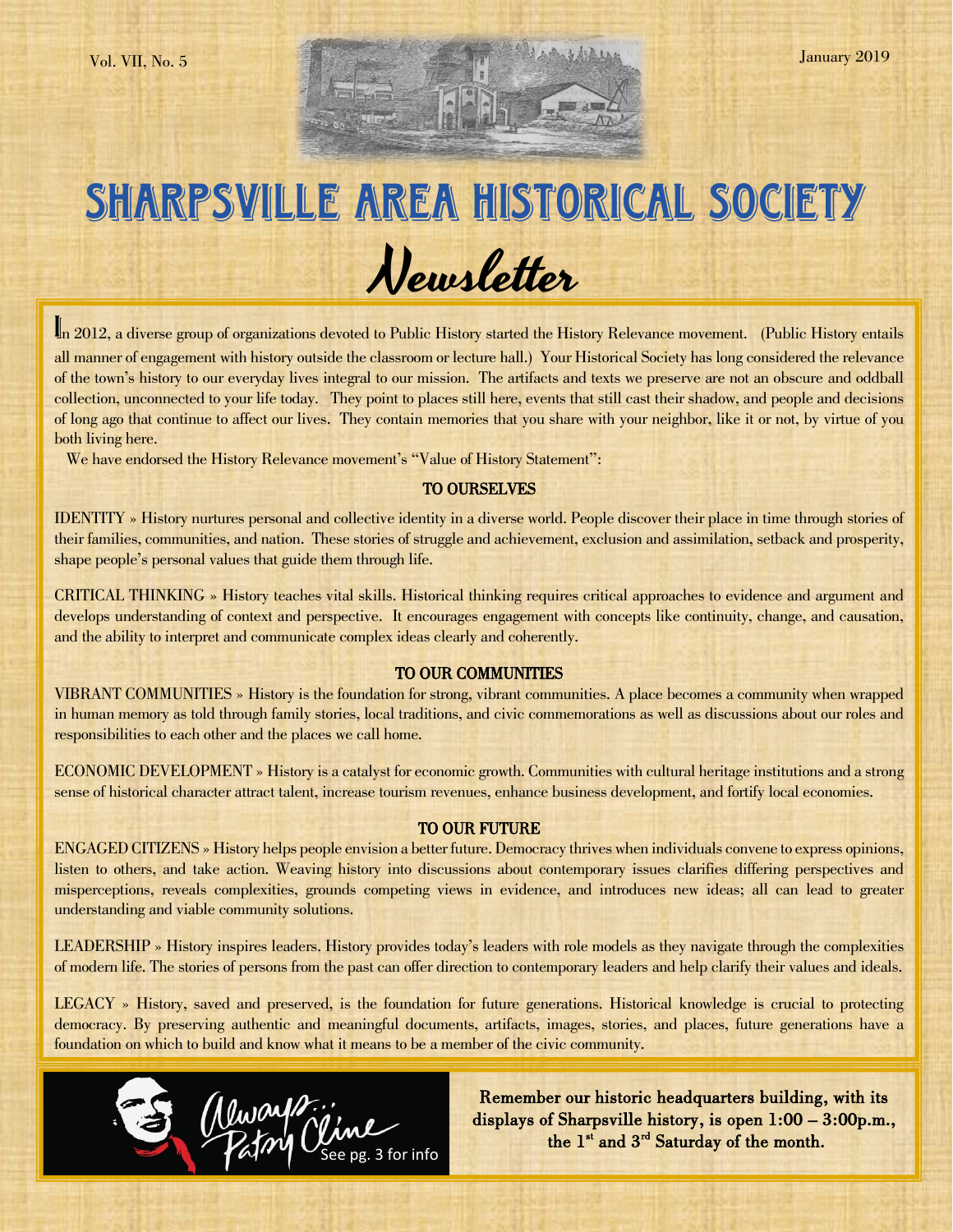# **A Look Back**

# Anniversary Celebrations

 The town's anniversary celebrations—1924, 1949, 1974, and 1999—have each reflected their era, plus whatever else it appears the organizers could scrape together to make a proper show. As the first two celebrations fade from living memory, they are worth recording here.

### 1924 Golden Anniversary

 In 1924, three days of celebration were held for Sharpsville's first recognized anniversary, marking fifty years since its incorporation as a borough. The inauguration of the festivities was announced on Monday June 9<sup>th</sup> by "Bombs, Bells and Whistles." For some reason, the ungodly hour of 5:30 a.m. was chosen for this ruckus.

 Athletic events played a prominent part in the agenda. They included a "Marathon" starting in Clarksville and ending at the town hall. At four or so miles, this would be a little more than the typical 5K of today. The "Town Lot" was scene of a firemen's water battle, a track and field meet, and a tug-of-war between the single and married men, attracting over 50. This is the only occurrence we have found of a term for that locale. Since the 13<sup>th</sup> Street field and the town park are listed as venues for other events, the "Town Lot" must have been elsewhere. Our best guess is what is now the practice field/softball field next to the football field. Two baseball games were also scheduled: Married Men vs. Single Men and Sharpsville vs. Hughes A.B.C.

 Both the first and third days of the celebration would feature parades. Entertainment would include a Community Dance at the Odd Fellows' Temple, a Tuesday concert at the town park featuring the Community Chorus, and another musical program there the next day. "EATS", presumably a community pot-luck, was held on Wednesday from 4 to 6:30 p.m. on the grounds of the High School.

In an era when it drew crowds, oratory was part of the program. Ernest Nemenyi, columnist and later editor of The Youngstown Vindicator, and with immigration then as today a "hot-button topic," he spoke on, "Relations of Foreign People to Their Town." Charles A. Leedy of *The Youngstown Telegram* and an officer of the American Humorist Association then gave what was likely a more light-hearted talk. As a prelude to Tuesday's choral concert, Mrs. Carbaugh recited her poem "Sharpsville". Unlike the many treasures of the past now effaced from our memory by time and happenstance, Mrs. Carbaugh's poem somehow survives. Before she gets into the particulars of life here since "ninety-two," the first two stanzas of her poem give a flavor of her versifying:

> Sharpsville's Golden Anniversary that we now celebrate Brings to mind past memories that inspire me to relate Some of my experiences as I see the old town grow; I will be as brief as possible in telling what I know.

I have noticed many changes, improvements quite a few, Though I've only lived in Sharpsville since year of ninety-two; I was here a very short time when the trolley line went through; Do you wonder I remember now as I am telling you?

 These tiresome rhyming couplets would continue for another 31 stanzas, enough to take up her allotted 15 minutes on the program. Though, before we are too hard on Mrs. Carbaugh, the chief merits of "Our Town" written for the anniversary by Mrs. Oran Stewart and "Sharpsville" reprinted from an earlier published book of poems by Rev. L.L. Hager are their comparative brevity.

Like today, fireworks closed out the festivities. The earlier of the two shows, at 1:30 in the afternoon, we may presume were decidedly less impressive.

### 1949 Diamond Anniversary

Sharpsville's  $75<sup>th</sup>$  Diamond Anniversary was much expanded from the events of twenty-five years prior, with now nine days of activities ending on the Fourth of July. At least to kids, the most memorable part was likely the carnival mid-way on the lawn of the Pierce Mansion everyday but Sundays. Cont'd on page 3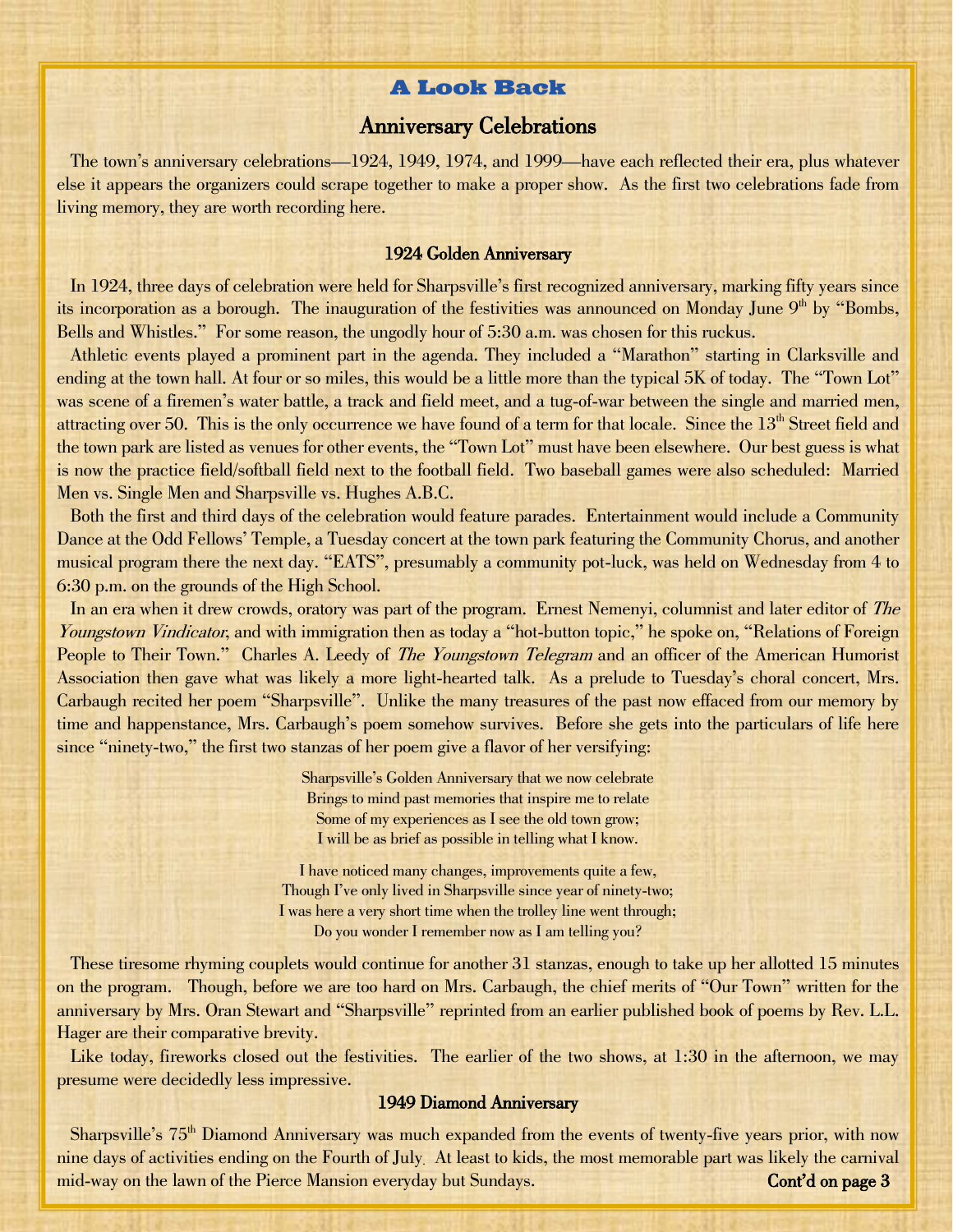### Anniversary Celebrations, cont'd.

 The town was subjected to four days of parades: county veterans' organizations marched on Tuesday; Boy Scouts, Girl Scouts, and 4-H Clubs on Wednesday; a fireman's parade on Saturday; and a "Parade of Progress" on the final day.

 Athletic contests were curtailed from 25 years prior, to just one baseball game as well as youth games and contests. Interestingly, a boxing match was added—though it must be remembered this was a time when certain months saw boxing aired on television every weekday night.

 Street dances were held on four of the days, from 10:00 p.m. to midnight. The last day feature also featured a "Queen's Ball" at the High School.

 The first full-day of the festivities included a sight-seeing tour. (It would be interesting to know the sights the committee considered worth seeing.) The obligatory fireworks were displayed at the Athletic Field on Saturday evening following the baseball game.

 The era's public piety is reflected in the religious services which were incorporated throughout the week.

 An "orange crate derby" was held on Seventh Street hill, though the organizers perhaps had some later regrets. Collision of two orange crate race cars resulted in a cut nose; a car that swerved out of control hit a spectator, fracturing her ankle.

 A new introduction to the festivities, and perhaps their highlight, was a dramatic pageant "A Salute to Sharpsville" held for four days at the football field. Like a similar pageant put on in 1974, the staging was produced by a firm that went town-to-town organizing historical pageants. Some scenes could apply to almost any small town's history: "Ballet of the Wilderness," "Typical Pioneer Family in Western Pennsylvania," and "The Gay Nineties—A Fourth of July Picnic." Others, however, were adapted specifically to Sharpsville: "Phineas Dunham surveys the future site of Sharpsville," "James Sharp—Mrs. Sharp and son inspect Brush Dam," and "The Shenango Line Canal Boat arrives with cargo."

While *The Sharon Herald* published articles about the jubilee's goings-on along with a few historical reflections and captioned photos, no special supplement outlining the town's history and progress was issued, as was done 25 years earlier. On the other hand, the "History of Sharpsville" booklet was significantly expanded from the 18-page 1924 edition to the 1949 edition's 35 pages. The latter publication was written by Orvis Anderson, Nelson Brayer, and Thomas Lally.

## **Upcoming Events**

GAMBLING SPREE BUS TRIPS Hard Rock Casino, Northfield, OH, January 16<sup>th</sup> Rivers Casino, Pittsburgh, TUESDAY February 19<sup>th</sup> Call 724-813-9199 for info and reservations

LOVING, DRAMATIC TRIBUTE TO HER LIFE  $\mathbf{A}$ MUSIC AND

 $\frac{1}{2}$   $\frac{1}{2}$   $\frac{1}{2}$ 



 $\text{March } 8^{\text{th}} \star 9^{\text{th}} \star 10^{\text{th}}$ i, St. Bartholomew's Center, Sharpsville Starring Roxanne Chapman & Tina Greig Directed by Maria Ackley Dinner Catered by Rita Sloan Tickets \$35

Available at [www.sharpsvillehistorical.org](http://www.sharpsvillehistorical.org/) or call 724-962-5757

 $\frac{1}{2}$   $\frac{1}{2}$   $\frac{1}{2}$ 

Quilt Show

 $May 4<sup>m</sup> 10<sup>am</sup> - 3<sup>pm</sup>$ 

Sharpsville Historical

Society Headquarters

 $6\,$   $6\,$   $6$ Please also support the quality productions, showcasing local talent, of Area Community Theatre of Sharpsville.

Quilt Judging  $\approx$  Refreshments

The beloved Broadway spectacle:



March  $22^{nd} - 24^{th}$  and  $29^{th}$  -31<sup>st</sup> Pierce Opera House call 724-815-4388 or go to actsharpsville.org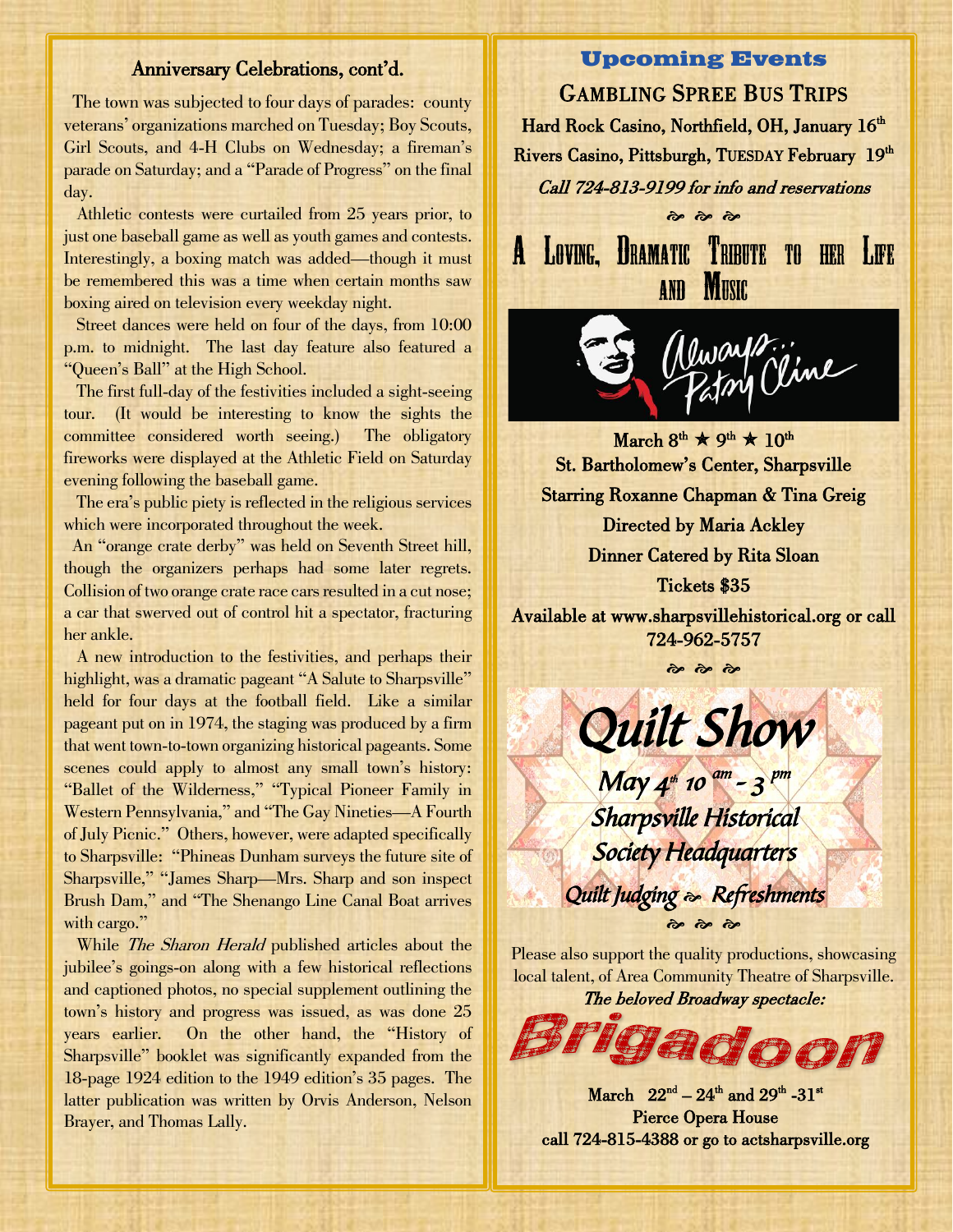

NO GENTLEMAN ADMITTED WITHOUT A LADY.

 $\cdots$ 

FLOOR MANAGERS: G. N. Jaxtheimer, G. F. Dawes.

**Volunteer Opportunities**

 As an all-volunteer organization, we rely on members of the local community to help fulfill our various missions. Even if you have just a couple hours to spare a few times a year, we can use your help. Depending on your inclination, please consider the following:

- 1) Our historic headquarters is open twice a month and receives a steady flow of visitors. Hosts are needed on the first and third Saturday from 1:00-3:00. Materials on the building's history are provided.
- 2) Light cleaning or groundskeeping at our headquarters that can be done on an as-needed basis.
- 3) Fundraising events such as our concession stand at ACTs performances, and our upcoming Patsy Cline show and Quilt Show always require volunteer help.

# In Memoriam

 Donna Jewell Murray was a founding member of the Sharpsville Area Historical Society, served on the Board for most of our existence, and was instrumental in the Society's many accomplishments. Her passing on November 12, 2018 is deeply mourned. Even in her later years, she remained energetic with a personality far outsizing her petite frame. Deeply interested in improving Sharpsville and the Valley, whatever she was proposing to you, Donna almost always got a "yes". She will be missed.

 Today, bars and nightclubs might offer reduced drink prices or no cover charge for females to even out the ratio of male and female clientele. Here, we see the equivalent in 1883 with "No Gentleman Admitted Without a Lady".

The venue of the soirée, McFarland's Hall, was located in Orangeville.

 Newspaper notices from the time indicate a number of short-lived or impromptu clubs such as the "Jolly Boys". Without today's bars or dance spots to meet, young men and women would have needed semi-organized clubs to arrange periodic social events. An accompanying letter from F.B. Hum of New Hamburg to Reuben Hum of Sharpsville urges him to invite all who would be likely to attend.

# **Collections Update**

- Jill Lanich donated a 1963 copy of the revived Sharpsville Advertiser.
- Patty DeJulia donated school class photos from 1939 and the 1940s as well as a 1939 "Blue & White" yearbook.
- Sue Scott donated a program from the 1956 banquet of the Alumni Association with a list of graduates along with a 1990s brochure from the Sharpsville Association of Businesses.
- Skip Hittle donated local correspondence from the 1890s, a photo of Mahaney Park from the 1950s, several newspaper clippings, and the above invitation.
- The Society also acquired early postcards of the Canal Lock and an interior view of the Pierce Opera House.

# **Contact Us**

website: www.sharpsvillehistorical.org email: sharpsvillehistorical@hotmail.com

see our website for officers' phone numbers

Headquarters: 131 N. Mercer Ave., Sharpsville, Pa. Mailing address: 955 Forest Lane, Sharpsville, Pa. 16150

Meetings are held the First Monday of the Month at 7:00pm at our headquarters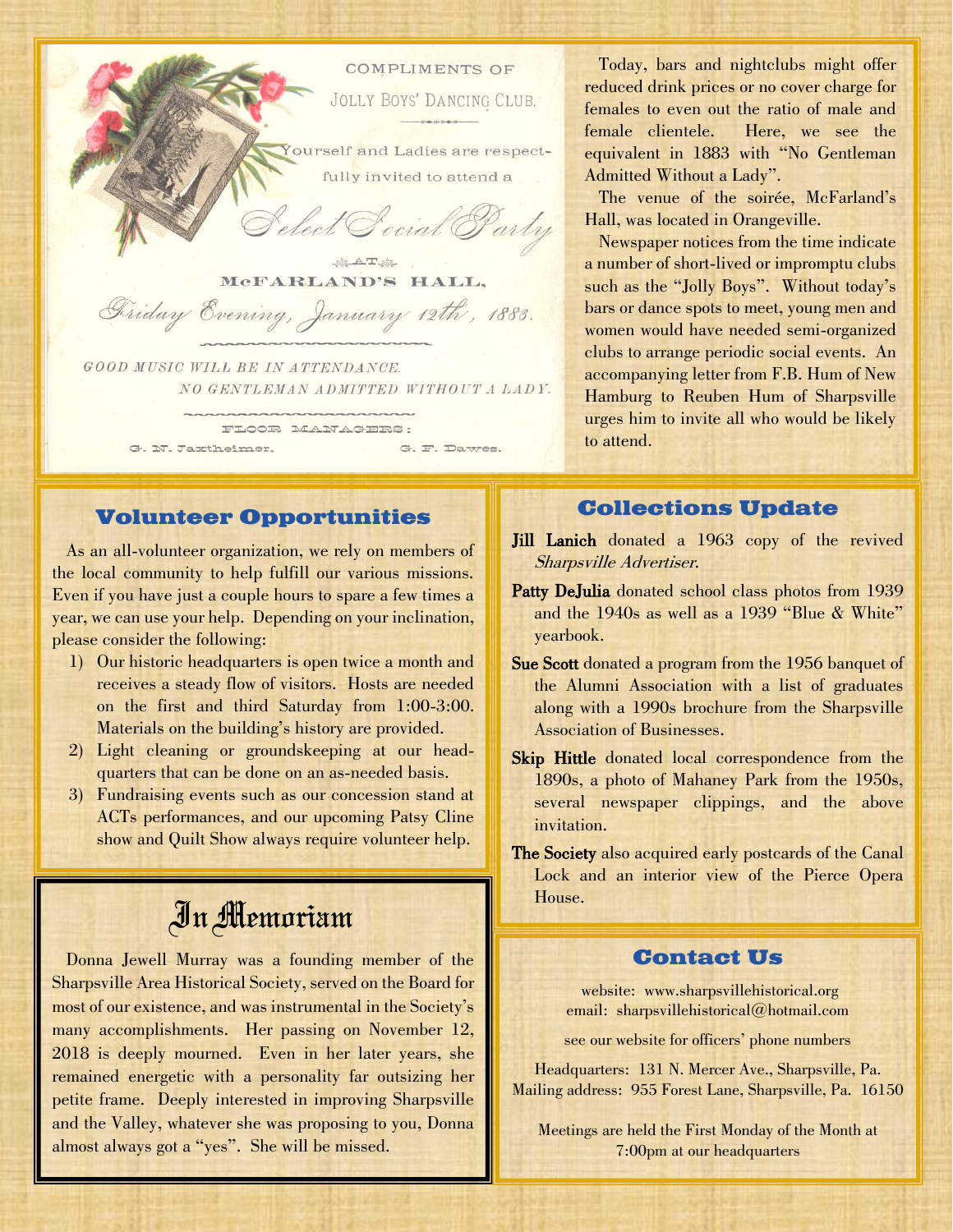### **Traces of Lost Sharpsville**

### Travel and Adventure

 International tourism, as a widespread middle-class phenomenon in America, can be attributed to two factors against a backdrop of increasing mid-twentieth century prosperity. Paid vacation became increasingly common from the 1920s onward. Yet, travel to Europe aboard a steamship was too slow for a two-week vacation. Thus, any transformation in mass tourism also required the post-War improvements in commercial air travel. So, disregarding migrations of necessity which have always existed, before this period, overseas leisure travel was the province of the upper-classes.

 Passport records bear this out. A review of passports issued before 1925 shows a large majority of those born or living in Sharpsville went to visit the Old County and family there, or else to return here after a few years' absence living on their native soil. The only true example of overseas tourism in these records and confirming reports is that of the Pierces. While some were well-off in turn-of-the-century Sharpsville, only the Pierces were truly rich. As examples, James B. & Albertina Pierce returned home in 1892 after several months in Cuba. Their niece, Chloe, had spent that winter studying in Dresden, Germany. Passport records before a certain date don't list the destination, but list applications made in 1902, '04, and '06 for James and Albertina, and 1900 for nieces Alice, Mary, and Kate, and in 1909 for their daughter Pauline. Many of these applications show they were embarking on tours arranged by the Thomas Cook Company, the English firm that pioneered mass tourism.

 A few of these passports, though, were obtained in connection with a traveler's business or occupation. Though he was a native of New York at the time, one intriguing instance of such travel is Sharpsville native Frank Luce's 1915 trip to Australia as part of a theatrical production. More common, though, were several instances of local ironworkers being called to Sakchi, India to help the Tata Iron & Steel Co. establish a plant there. (Tata remains prominent in the worldwide steel industry.)

 John M. Thornton, from Sharpsville, likewise brought his engineering expertise to the construction of railroads in Mexico and Guatemala. In 1895, on his way from San Francisco to Guatemala, accompanied by his sister-in-law aboard the steamer Colima, his ship, perhaps overladen, capsized under heavy seas. The wreck happened off the coast of Mexico with 178 of its 214 passengers and crew lost. Thornton was among those originally feared dead, but, along with five other stragglers, he showed up clinging to a piece of wreckage the next day. The sister-in-law and her travelling companion, though, were drowned. Undaunted by the calamity, John and his brother Charles continued with the railroad project and eventually acquired real estate in Central America.

 (Of course, the tried-and-true way to "See the World" was to join the military. But the visits Sharpsville boys made to exotic Pacific isles, scenic Italian hill towns, or Normandy in June don't exactly qualify under this article's title—at least in the early to mid-1940s.)

 An early example of travel for adventure—and not leisure, business, or necessity—though belongs to Edwin Twitmyer. He was principal of Sharpsville High School, but moved to Seattle around 1891 where he was appointed principal of that young city's high school. (Edwin's brother was Dr. John H. Twitmyer, after whom the street is named.) In July of 1891 Edwin and his party ascended Mt. Rainier, reaching Gibraltar Rock, a promontory at 12,400 feet where many climbs ended; a smaller contingent made it to the summit.

 The 1897 news of a gold strike in the Klondike set off a frenzy, with thousands from all corners of the country—and most completely unprepared for the privations of the Arctic—embarking for the mining camps along the Yukon. Many were encouraged by promotional literature such as the booklet "Official Guide to the Klondyke Country" advertised in Sharpsville's newspaper. In January of 1898, a meeting at Sharpsville of several local prospectors included Nathaniel McClure of Sharon, J.H. Quigley of Shenango Township, and Sharpsville's A.W. Warren and Grant C. Miller. A route via the Chilkoot Pass and an absence of two or three years was planned. Some did strike it rich, such as Prof. T.S. Lippy of Warren, Ohio whose gold prospecting reportedly made him a millionaire. Most did not fare as well. Grant C. Miller and A.L. Warren had both set out February 1, 1898. Warren returned the fall of that year having made it only about half-way on the overland route. Miller returned in July of 1899; he met many hardships and fell ill, but survived, unlike some of his party. Arthur Notman also went to the Klondike but returned with little success. William Keefer of Five Points came back but the ordeal in the Yukon had driven him insane.

 Few from here, though, can match the harrowing adventures of Alfred Bragg. An Orangeville native and later Sharpsville resident, Bragg travelled the Pacific as purser of the liner S.S. President Hoover in the 1930s. Over a 21-day passage in 1935 from San Francisco to Kobe, Japan, 18 of those days were in the midst of a typhoon. A fire at sea and the severe leg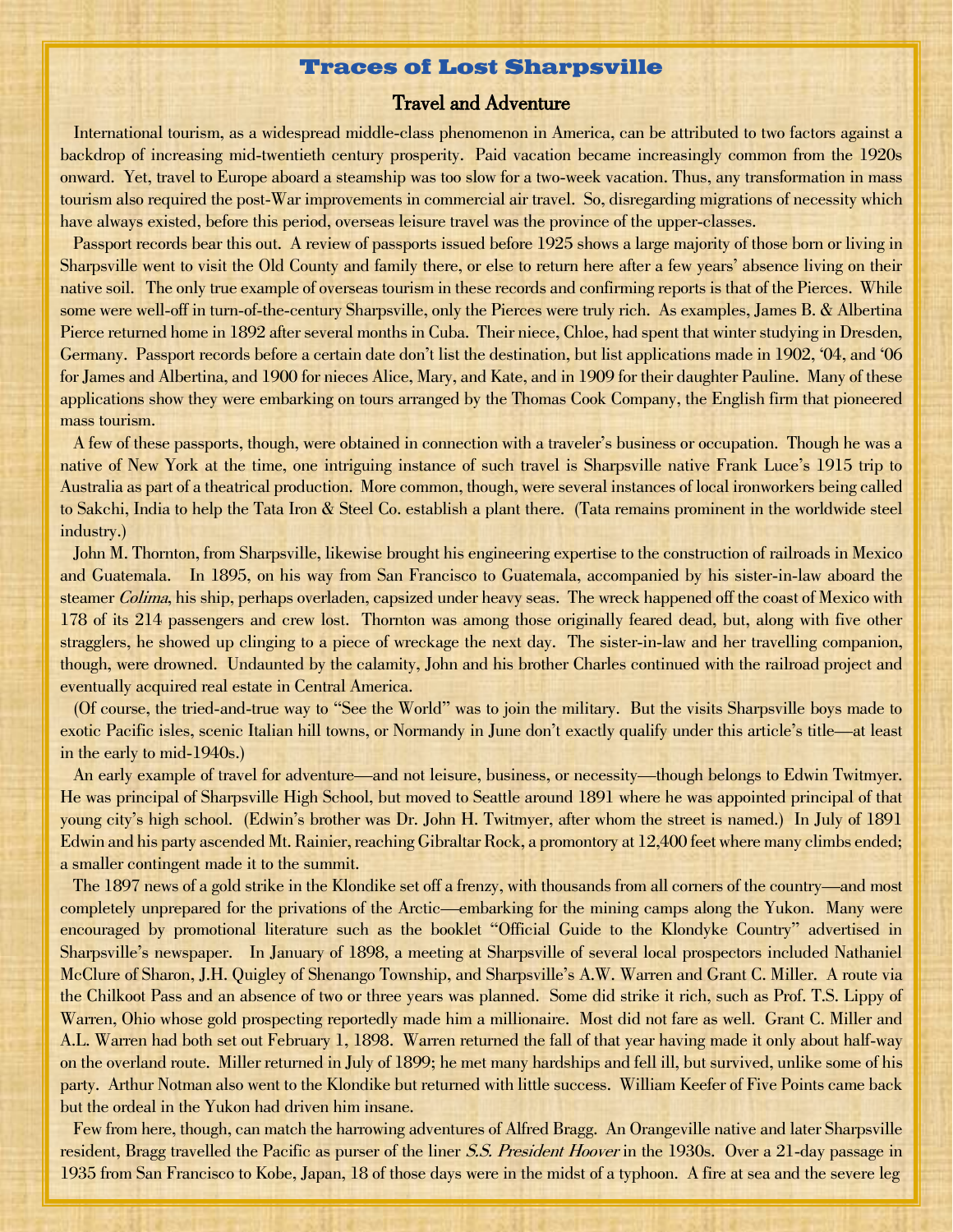## Travel and Adventure, cont'd.

injuries Bragg suffered when he was nearly swept overboard figured as part of this voyage. In August 1937 during the onset of the Sino-Japanese War, on a mission to evacuate U.S. nationals from Shanghai, his ship was bombed by Chinese aircraft which had mistaken it for a Japanese troopship. Later that year, the ill-fated *President Hoover* was caught in a terrific South China Sea typhoon, before being wrecked off Taiwan. Following the shipwreck, Bragg was reported lost at sea and presumed drowned, but later rescued. January of 1938 found him recuperating from a fractured shoulder in Pago-Pago suffered during the hunt for the lost Pan-Am flying boat the *Samoan Clipper*. In a well-written book of verse, *Farewell to Paradise!* Bragg's adventures at sea are recounted on the dust jacket. The poems themselves were composed in such exotic locales as Bombay, Ceylon, Alexandria, Marseilles, Bolivia, Fiji, and Havana. (Two were also written at Sharpsville, two at Sharon, and four at Orangeville.)

 Yet among these adventurers, perhaps only Sharpsville's Harold G. McCrillis can claim to have gone to the actual ends of the earth. As part of the U.S. Navy's "Operation Deep Freeze", McCrillis served as a Seabee constructing the research station at the South Pole in 1956.

# **Building update**



The summer of 2017 saw the replacement of the badly-deteriorated front steps of our headquarters building with sandstone slabs in concordance with the original construction.

While the original building did not have handrails, they are of course a modern necessity. (Later "improvements" added cheap, ordinary railings.) We chose the ornate cast iron newel posts and balusters to echo the prevailing Victorian aesthetic.

 The finished product is the workmanship of general contractor Joe Fuoco of Respond Enterprises and Troy McDonald who was able to do the tricky steel-to-cast-iron welding.